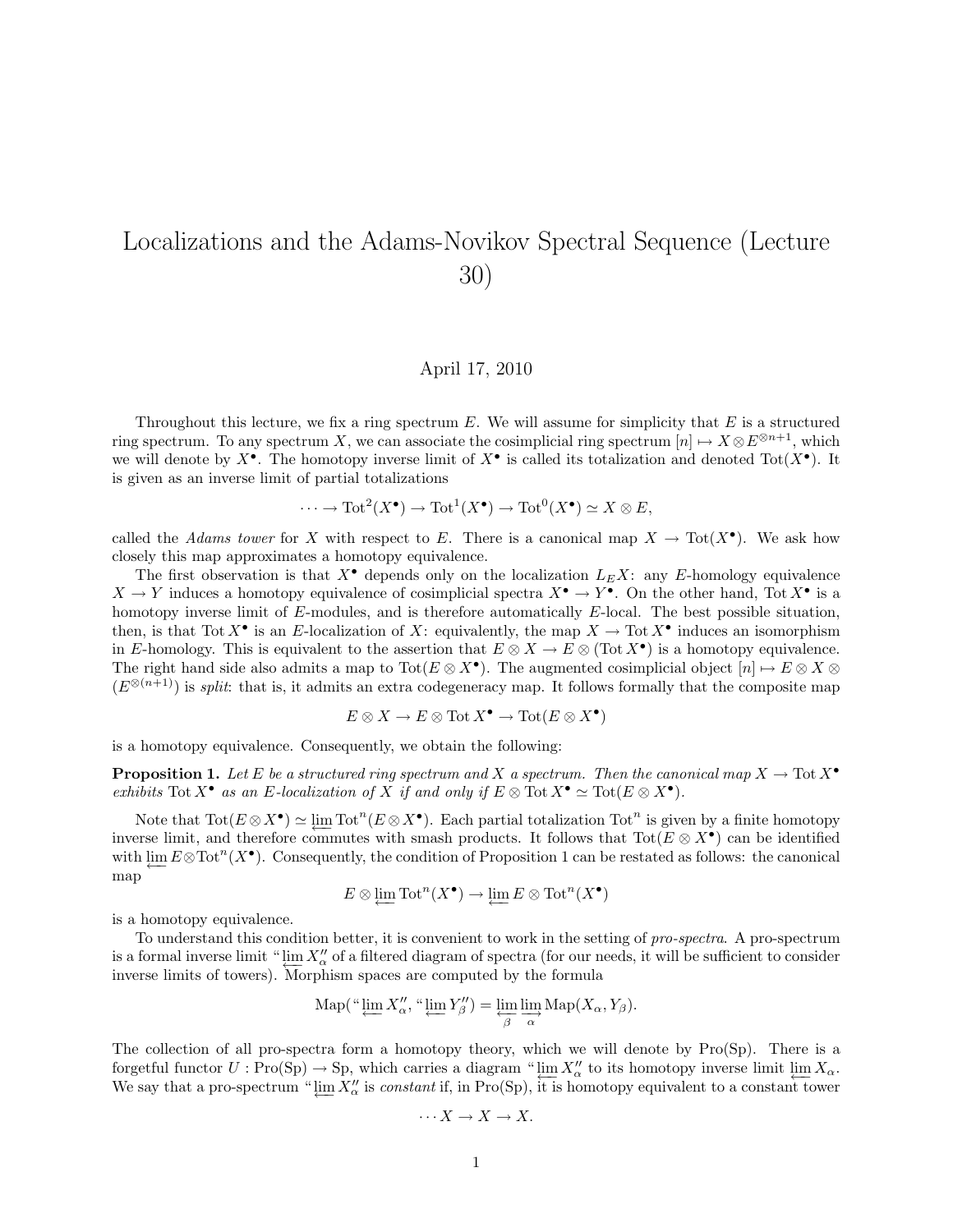In this case, we have a canonical equivalence  $\varprojlim X_\alpha \simeq X$ .

If " $\lim_{\alpha \to 0} X''_{\alpha}$  is a pro-spectrum and E is any spectrum, then we can define a new prospectrum  $E \otimes$ " $\lim_{\alpha \to \infty} X''_{\alpha} =$ "  $\varprojlim E \otimes X''_{\alpha}$ . We then have a natural map  $E \otimes U''(\varprojlim_{\alpha} X''_{\alpha}) \to U(E \otimes \varprojlim_{\alpha} X''_{\alpha})$ . This map is not always an equivalence, but it is obviously an equivalence when "  $\varprojlim X''_{\alpha}$  is constant. Applying this to our situation, we obtain the following:

Proposition 2. The equivalent conditions of Proposition 1 are satisfied whenever the tower

$$
\cdots \to \text{Tot}^2 X^{\bullet} \to \text{Tot}^1 X^{\bullet} \to \text{Tot}^0 X^{\bullet}
$$

is constant as a pro-spectrum.

Consequently, it is of interest for us to have a criterion for determining when a tower of spectra

$$
\cdots \to Y(2) \to Y(1) \to Y(0)
$$

is constant as a pro-spectrum. Recall that any such tower determines a spectral sequence  $\{E_r^{p,q}, d_r\}$ , which (in good cases) converges to  $\pi_q \lim_{t \to \infty} Y(n)$ . Our goal is to establish the following criterion (a very imprecise version of a criterion of Bousfield):

**Proposition 3** (Bousfield). Let  $\cdots \rightarrow Y(2) \rightarrow Y(1) \rightarrow Y(0)$  be a tower of spectra. Suppose that there exists an integer  $s \geq 1$  with the following property: for every finite spectrum F, if  $\{E_r^{p,q}, d_r\}$  is the spectral sequence associated to the tower

$$
\cdots \to F \otimes Y(2) \to F \otimes Y(1) \to F \otimes Y(0),
$$

then the groups  $E_s^{p,q}$  vanish for  $p \geq s$ . Then the tower  $\cdots \rightarrow Y(2) \rightarrow Y(1) \rightarrow Y(0)$  is constant as a pro-object.

To prove Proposition 3, we begin by fixing a tower of spectra

$$
\cdots Y(2) \to Y(1) \to Y(0)
$$

and assume that the associated spectral sequence  $\{E_r^{p,q}\}\$  satisfies  $E_s^{p,q} \simeq 0$  for  $p \geq s$ . To exploit this hypothesis, we need to recall the details of the definition of the spectral sequence  $\{E_r^{p,q}, d_r\}$ . For  $m \leq n$  let  $F(m, n)$  denote the homotopy fiber of the map  $Y(n) \to Y(m)$  (here we adopt the convention that  $Y(m) \simeq 0$ for  $m < 0$ ). Then  $E_r^{p,q}$  is defined as the image of the map  $\pi_q F(p + r - 1, p - 1) \to \pi_q F(p, p - r)$ , and the differential  $d_r$  carries  $E_r^{p,q}$  into  $E_r^{p+r,q-1}$ . If  $p < 0$ , then  $F(p, p-r)$  is contractible so that  $E_r^{p,q}$  automatically vanishes. If  $p \geq s$ , then  $E_r^{p,q}$  vanishes for  $r \geq s$  by assumption. It follows that if  $r \geq s$ , then at least one of the groups  $E_r^{p,q}$  and  $E_r^{p+r,q-1}$  vanishes, so that the differential  $d_r$  is identically zero. This proves:

(\*) The groups  $E_r^{p,q}$  are independent of r for  $r \geq s$ . That is, the spectral sequence  $\{E_r^{p,q}, d_r\}$  collapses at the s-page.

Now suppose  $r > p$ . Since  $F(p, p - r) \simeq Y(p)$ , we have  $\pi_q F(p, p - r) \simeq \pi_q Y(p)$ . In this case,  $E_r^{p,q}$  is the image of the composite map

$$
\pi_q F(p+r-1, p-1) \to \pi_q Y(p+r-1) \to \pi_q Y(p).
$$

The image of the first map is the kernel of the map  $\pi_q Y (p + r - 1) \to \pi_q Y (p - 1)$ . We therefore have:

(\*') For  $r > p$ , the group  $E_r^{p,q}$  is the intersection  $\text{Im}(\pi_q Y(p+r-1) \to \pi_q Y(p)) \cap \text{ker}(\pi_q Y(p) \to \pi_q Y(p-1)).$ 

Combining  $(*)$  and  $(*')$ , we deduce:

(\*'') The intersection  $\text{Im}(\pi_q Y(p+r) \to \pi_q Y(p))$  ∩ ker $(\pi_q Y(p) \to \pi_q Y(p-1)$  is independent of r, provided that  $r \geq p, s$ .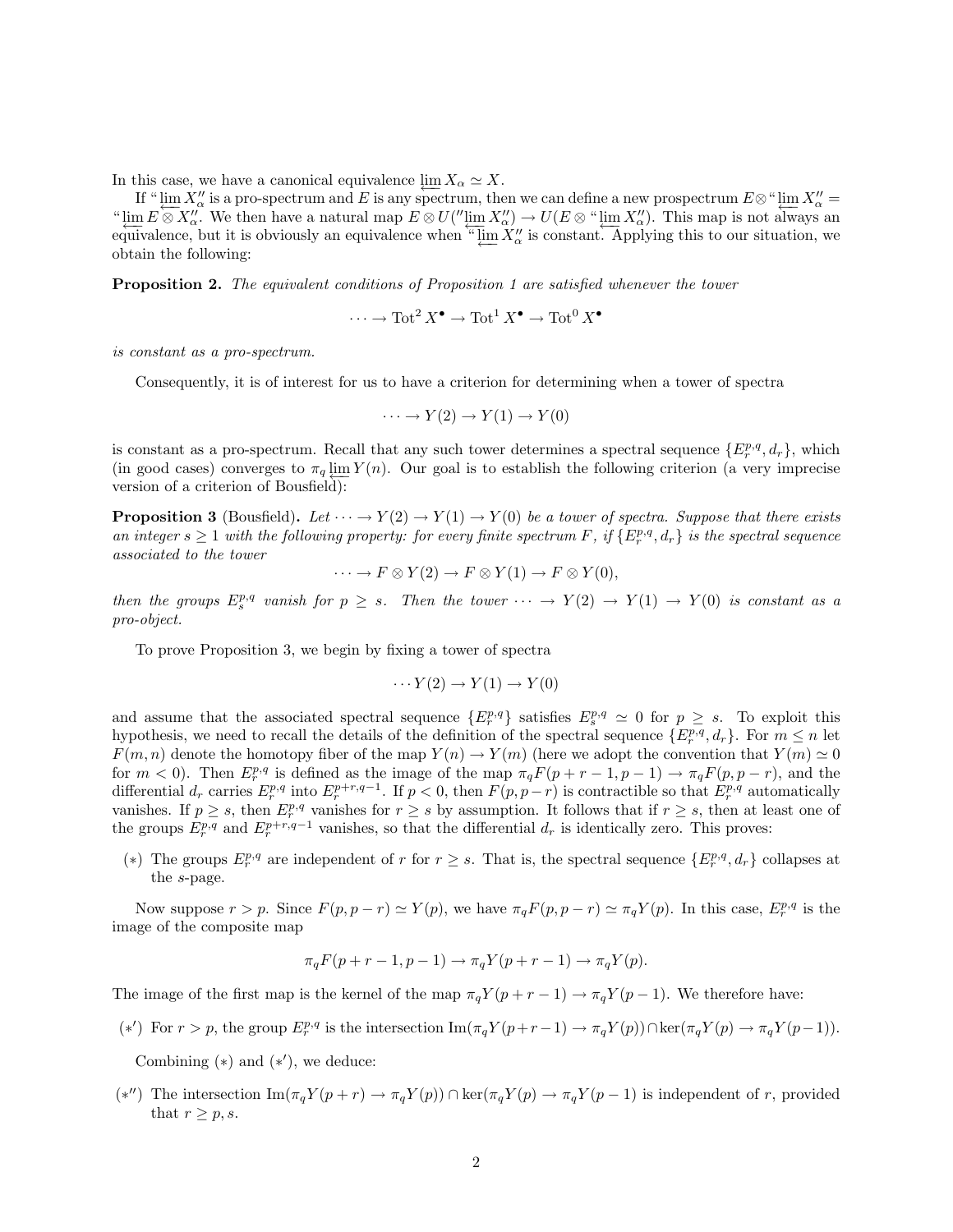**Lemma 4.** For every integer  $k \geq 0$ , the intersection  $\text{Im}(\pi_q Y(p+r) \to \pi_q Y(p)) \cap \text{ker}(\pi_q Y(p) \to \pi_q Y(p-k))$ is independent of r, provided that  $r \geq p, s$ .

*Proof.* We use induction on k. The case  $k = 0$  is trivial, so assume that  $k > 0$ . Suppose that  $r \ge p$ , s, and that  $x \in \pi_q Y(p+r)$  has trivial image in  $\pi_q Y(p-k)$ . Let  $y \in \pi_q Y(p)$  be the image of x; we wish to show that y lifts to  $\pi_q Y(p+r+1)$ . Let y' denote the image of y in  $\pi_q Y(p-1)$ . Then y' belongs the kernel of the map  $\pi_q Y(p-1) \to \pi_q Y(p-k)$ . Since y' lifts to  $\pi_q Y(p+r)$ , the inductive hypothesis implies that y' can be lifted to an element  $x^i \in \pi_q Y(p+r+1)$ . Subtracting the image of x' from x, we can reduce to the case  $y' = 0$ . Then  $y \in \ker(\pi_q Y(p) \to \pi_q Y(p-1))$ , and the desired result follows from  $(*'')$ .  $\Box$ 

Taking  $k = p+1$  in Lemma 4, we deduce that the image of the map  $\pi_* Y(p+r) \to \pi_* Y(p)$  is independent of r, so long as  $r > p$ , s. Let us denote this image by  $A(p)_*$ . By construction, we have a sequence of surjections

$$
\cdots A(3)_* \to A(2)_* \to A(1)_* \to A(0)_*.
$$

By construction, each of these surjections fits into a short exact sequence

$$
0\to E_\infty^{p,*}\to A(p)_*\to A(p-1)_*\to 0
$$

By assumption, the groups  $E^{p,*}_{\infty}$  vanish for  $p \geq s$ . We deduce:

(\*'') The maps  $A(p)$ <sub>\*</sub> →  $A(p')$ <sub>\*</sub> are isomorphisms for  $p \ge p' \ge s$ .

Let us now consider the tower of graded abelian groups

$$
\cdots \to \pi_* Y(4s) \stackrel{\theta_2}{\to} \pi_* Y(2s) \stackrel{\theta_1}{\to} \pi_* Y(s).
$$

For  $m \geq 0$ , let  $K(m)_* \subseteq \pi_* Y(2^m s)$  be the kernel of the map  $\theta_m$ . Note that  $K(m)_* \cap A(2^m s)_* = 0$ , since each  $\theta_m$  induces an isomorphism  $A(2^ms)_* \to A(2^{m-1}s)_*$ . For any class  $x \in \pi_*Y(2^ms)$ , the image  $\theta_m(x) \in A(2^{m-1}s)_*,$  so that  $\theta_m(x) = \theta_m(x')$  for some  $x' \in A(2^m s)_*.$  It follows that  $x = x' + x''$ , where  $x' \in A(2^m s)_*$  and  $x'' \in K(m)_*$ . In other words, for  $m \ge 1$  we have a direct sum decomposition

$$
\pi_* Y(2^m s) \simeq A(2^m s)_* \oplus K(m)_*.
$$

It follows that, as a pro-object in graded abelian groups, the tower  $\{\pi_* Y(2^m s)\}\$ is equivalent to the constant group  $A(s)_*.$ 

Let  $Y = \underleftarrow{\lim} Y(p) \simeq \underleftarrow{\lim} Y(2^m s)$ . The Milnor exact sequence

$$
0 \to \varprojlim^1 \pi_{*+1}Y(p) \to \pi_{*}Y \to \varprojlim \pi_{*}Y(p) \to 0
$$

gives  $\pi_* Y \simeq A(s)_*$ . For each integer  $p \geq 0$ , let  $Y(p)/Y$  denote the cofiber of the canonical map  $Y \to Y(p)$ . It follows that the maps  $\pi_* Y(2^m s) \to \pi_* Y(2^m s)/Y$  induce a composite isomorphism

$$
K(m)_* \subseteq \pi_* Y(2^m s) \to \pi_* Y(2^m s) / Y.
$$

We conclude that the tower of spectra

$$
\cdots \to Y(4s)/Y \to Y(2s)/Y \to Y(s)/Y
$$

has the following property: each map in the tower is trivial on all homotopy groups.

Let us now return to the setting of Proposition 3: that is, we assume that the spectral sequence  $\{E_r^{p,q}, d_r\}$ has vanishing  $E_s^{p,q}$  for  $p \geq s$  not only for the tower  $\{Y(p)\}\$ , but also for  $\{Y(p) \otimes F\}$  for every finite spectrum F. The same reasoning shows that the maps

$$
\cdots \to (Y(4s)/Y)_* \to (Y(2s)/Y)_*F \to (Y(s)/Y)_*F
$$

are zero. In other words, each of the maps  $Y(2^m s)/Y \to Y(2^{m-1}s)/Y$  is a phantom.